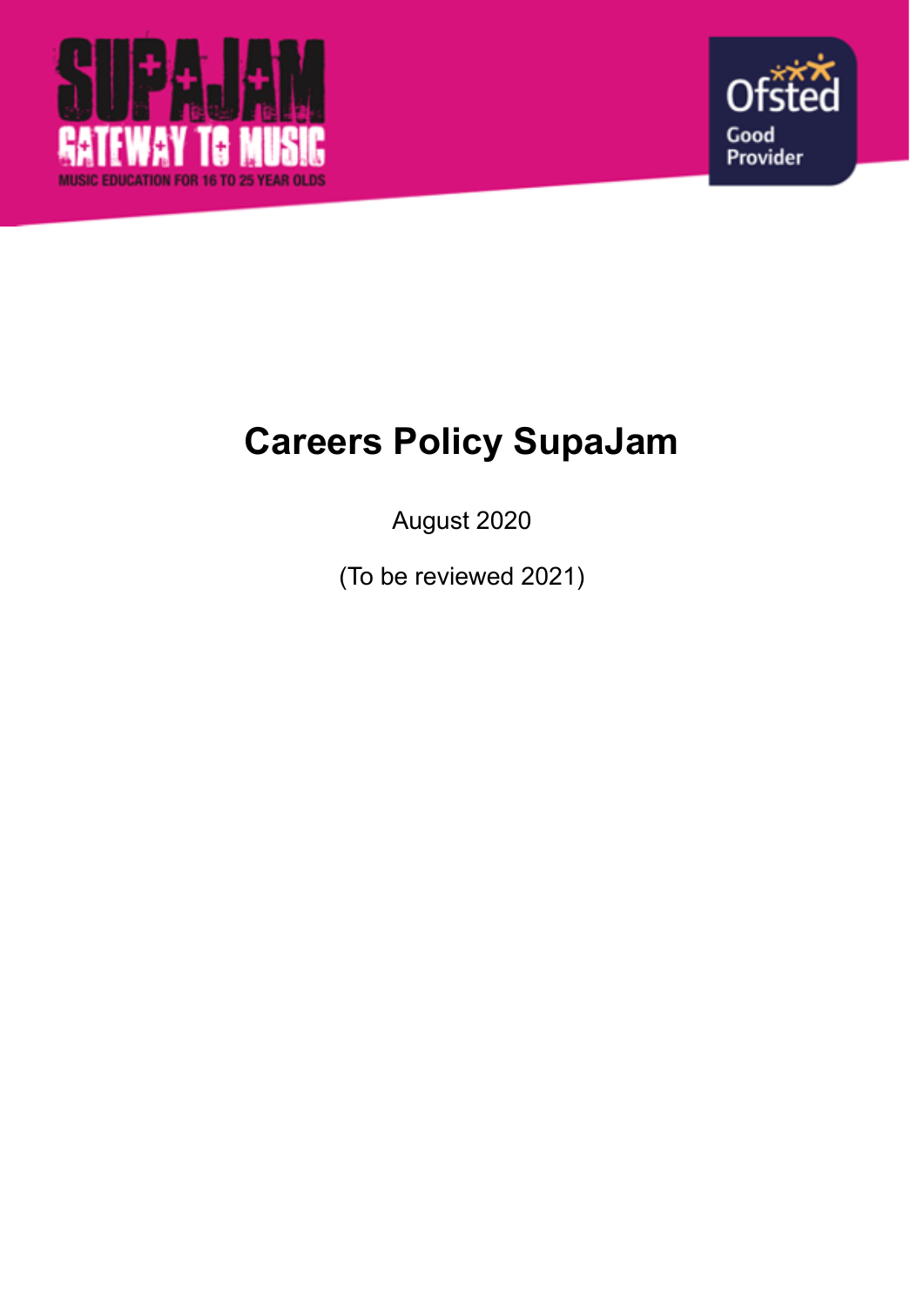## **Our mission:**

Our mission is to help vulnerable young people who have previously fallen out of formal education to engage, achieve and progress in a unique, inclusive learning environment. This policy aims to support our talented and ambitious students by nurturing their skills and ambitions in line with our mission statement and ethos.

## **Aims and purpose:**

- To encourage our students to focus on their futures with regular encouragement, support and positivity
- To inspire our students to become independent, motivated to develop their aspirations and take ownership of their future choices and career progression
- To provide a friendly, welcoming and confidential atmosphere to openly discuss future options and any worries or concerns
- To support our students in developing key skills needed for transition beyond SupaJam, including resilience, social communication skills, innovation, leadership and team building.

## **Statutory requirement and recommendations:**

SupaJam is committed to embedding the [Gatsby benchmark of good careers guidance;](http://www.gatsby.org.uk/uploads/education/final-0099-gcg-college-booklet-a5-4pp-rgb-aw1.pdf)

- A stable careers programme
- Learning from career and labour market information
- Addressing the needs of each student
- Linking curriculum learning to career development
- Encounters with employers and employees
- Experiences of workplaces
- Encounters with further and higher education
- Personal guidance

In addition to our careers plan, based on the Gatsby Benchmark, we have developed our 'work ready' careers programme which can be found on the SupaJam website. This is reviewed and updated annually.

We will will annually review government guidelines and recommendations to ensure out careers policies and provisions are in line with government requirements.

## **Careers provision**

## **1. All of our students will have access to the following:**

- Impartial, professional careers advice from a qualified member of staff.
- Access to a practical and integrated careers programme where students are given opportunities to build on key skills needed for college and beyond.
- Accessible and visual careers advice through guest speakers, workshops and a careers drop in service.\*
- Opportunities to participate in work experience at a major UK festival that is integrated into the curriculum to ensure all students are fully supported.\*
- Access to career information in the following places: SupaJam's website, notice boards within the building, workshops delivered by the careers and transitions team.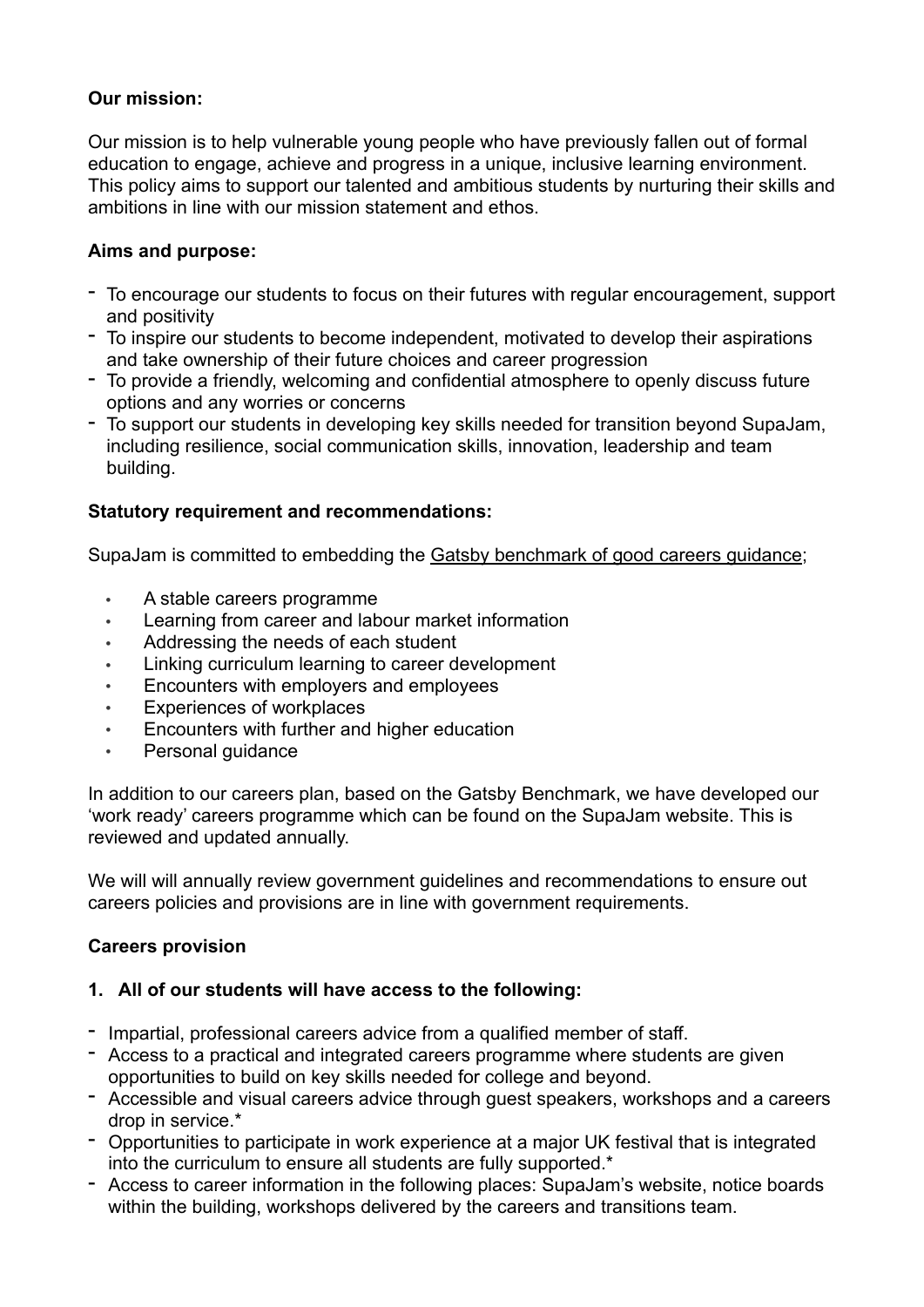- A careers and aspirations discussion at the start of the academic year to support staff members to develop and nurture student aspirations.
- Opportunities to participate in organising events within college and join events put on by the careers department.

## **2. Additional support for SEND and High Needs students:**

- Personal support from a SENCO where appropriate to ensure students have maximum opportunities to achieve career aspirations.
- Transition meetings when leaving SupaJam and additional external careers guidance by a professional trained to work with SEND students.
- Targeted support in small groups to include trips to support in developing independent travel skills, exchanging monies, navigation in new places and social interactions within the community and wider world.

## **3. Access to a careers advisor**

- A qualified careers advisor will be available for our two sites for all students throughout the academic year. This member of staff will be named on our careers page on our website.
- An externally sourced careers advisor to offer further independent careers advice to our leaver students.\*
- A careers day held annually at the Swanley base, where students will have the opportunity to seek careers advice from professionals in a variety of industries and learn more about career options.
- Onsite access to members of the careers team.

## **4. STEM activities**

- All students will have at least 2 opportunities throughout the year to participate in STEM activities. This will support in developing key skills such as social interaction, communication, innovations and team building.
- Stem activities will be reviewed and developed annually and will be planned and integrated into SupaJam's programme of delivery at the start of the academic year.

## **5. Charitable events and activities**

- There will be at least 1 opportunity to participate in a charitable event either within or outside of SupaJam. This may include, but is not limited to; a charity gig or in house fundraising organised by the Student Union.

## **6. Work experience**

- We provide a safe and supportive environment in which our students can gain work experience to help build confidence and work at a pace that is suitable to them. SupaJam works closely with Black Deer Festival, curating its own stage and area. This event occurs on an annual basis, but students participate during the academic year in regular workshops alongside industry professionals to learn about the practicalities of organising and running a festival. \*
- Additional work experience opportunities will be advertised on the careers board, run by the student union  $*$